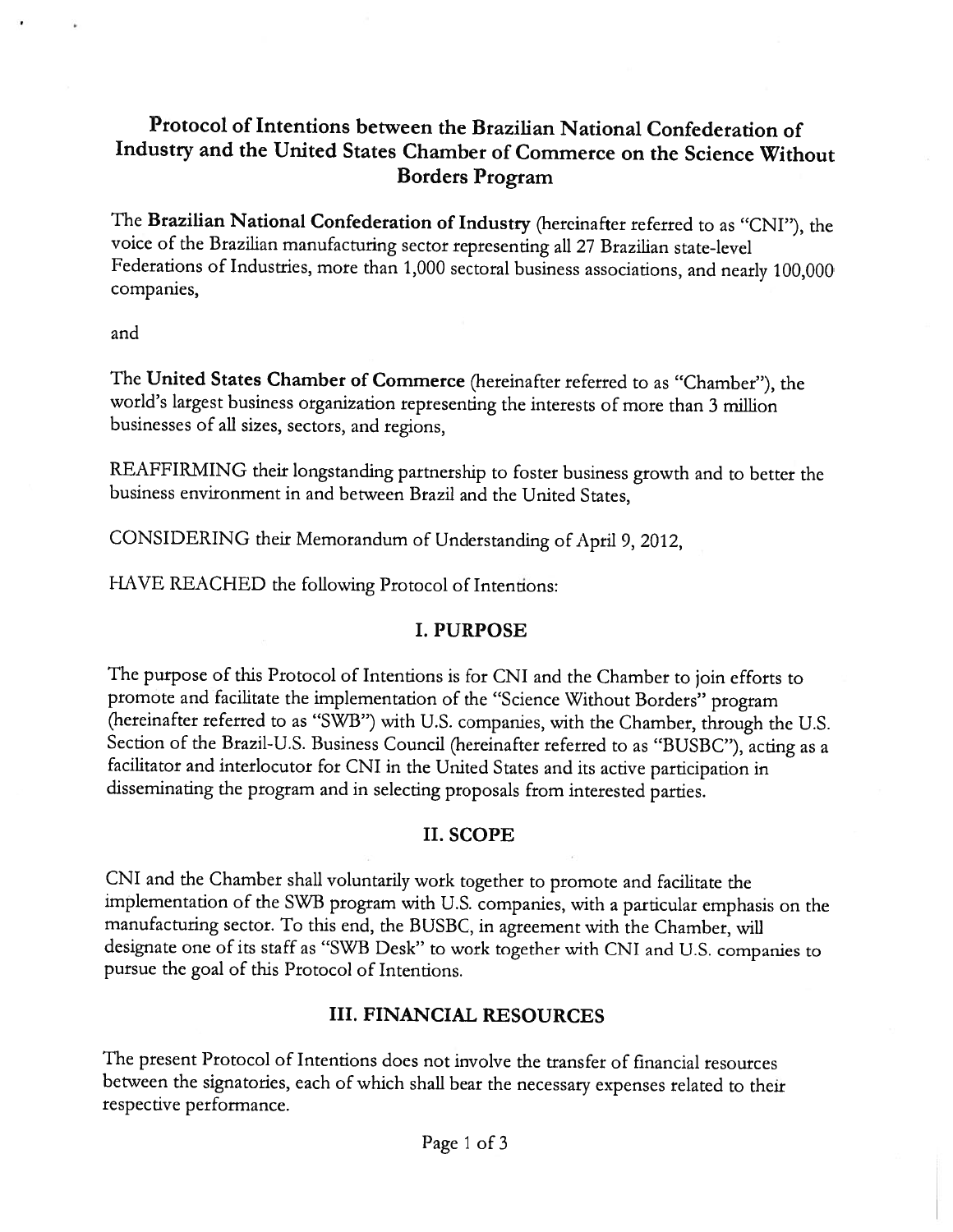CNI and the Chamber are voluntarily entering into this Protocol of Intentions as equals. Neither is hiring or retaining the other. Neither shall represen<sup>t</sup> the other and neither shall compensate the other for any activities undertaken in furtherance of the goals of this Protocol of Intentions.

## IV. MODIFICATIONS

Ihe presen<sup>t</sup> Protocol of Intentions may be modified at any time upon agreemen<sup>t</sup> between CNI and the Chamber. All such modifications shall be done in writing and signed by appropriate individuals from both organizations.

### V. ENTRY INTO FORCE

The presen<sup>t</sup> Protocol of Intentions shall enter into force on the date of its signature and shall remain in force until terminated by either of the parties.

### VI. NOTICE

The present Protocol of Intentions may be terminated at any time by either signatory through written notice.

# VII. USE OF NAME AND TRADEMARK

The name and trademark of the signatories can only be used reciprocally by the signatories, exclusively in the pursuit of the object of the presen<sup>t</sup> Protocol of Intentions, as long as previously and expressly authorized by the Party owner of the trademark, under penalty of the infringing Party being held responsible for the losses and damages arising from the unauthorized use.

AND, BY MUTUAL AGREEMENT, the signatories signed the present Protocol of Intentions in two (2) originals, either before two witnesses or before <sup>a</sup> duly authorized Notary Public or the equivalent as recognized under the laws of the United States.

Washington, April 9, 2012.

bn Braga de Andrade **Tom Donohue** Brazilian National Confederation of Industry

President<br>Confederation of Industry United States Chamber of Commerce